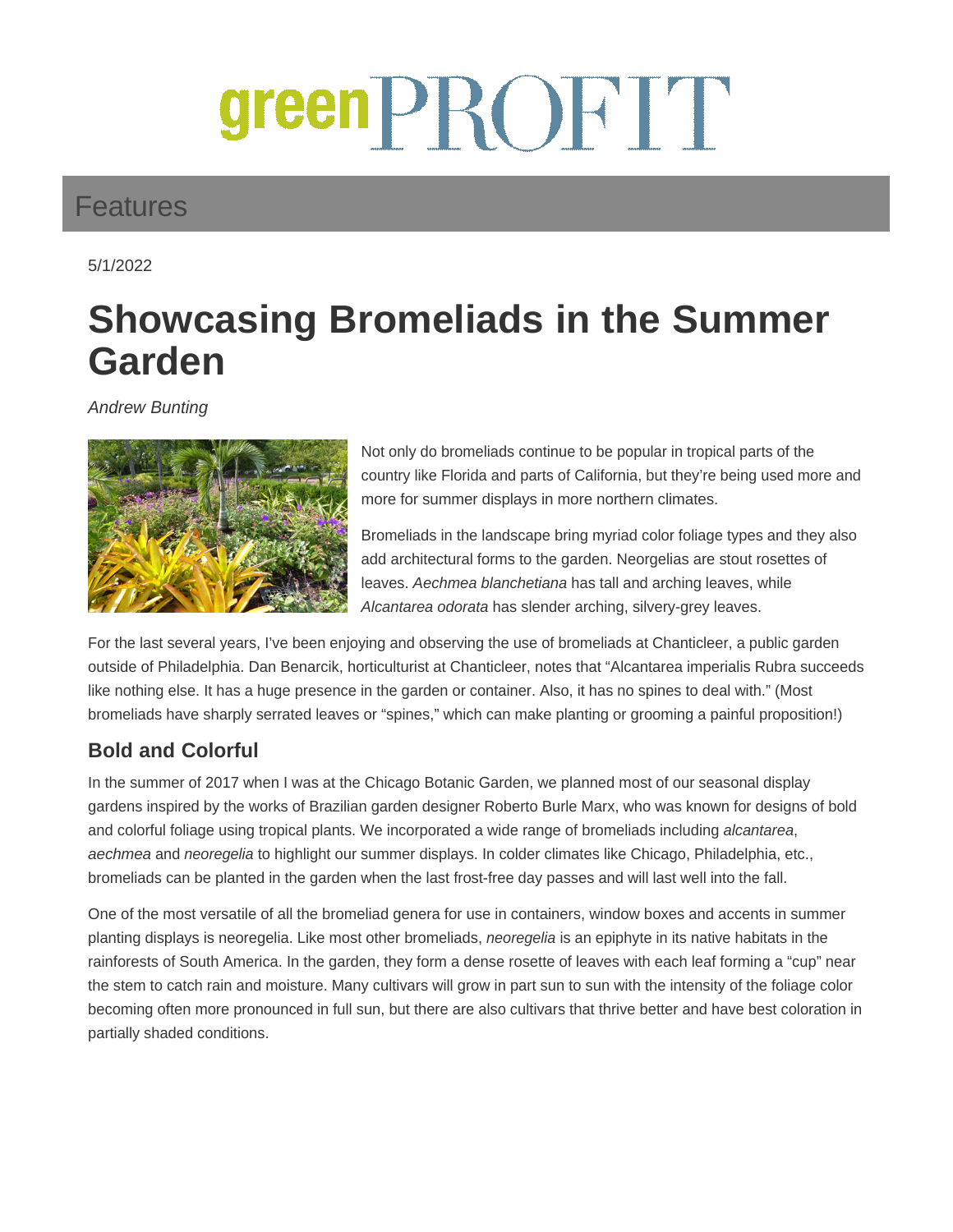

Pictured clockwise from top, left: Alcantarea odorata at the Chicago Botanic Garden. Aechmea Hawaii Neoregelia Guacamole Alcantarea imperialis at Chanticleer in Wayne, Pennsylvania. Neoregelia Fireball

Neoregelia Fireball and Super Fireball have deep red and burgundy-red foliage, respectively, which intensifies in full sun. Richard Hartlage, owner of Land Morphology, a landscape architecture firm in Seattle, also states, "Fireball is my favorite neoregelia. It is bright red in the sun and green in the shade."

Elwood is slightly larger in stature and the leaves are longer. The shiny burgundy leaves fade to green at the tips and have slight flecks of green. Guacamole reaches 9-in. tall and has intermittent striping and blotching of lime green and burgundy, and thrives best in partial sun. But there are dozens of other cultivars with myriad yellows, pinks, reds, etc. in the variegation of the leaves.

#### **Bigger Options in Bromeliads**

For a larger stature presence in the garden, I would recommend aechmea. The leaves are long at 36-in. and are finely serrated. In full sun they'll be a bright

yellow-orange. One example that's available is Hawaii. Blue Tango is as much grown for its flowers as it is for its foliage. Rising above the green foliage to 40 in. is a cherry-pink flower stalk covered in dozens of tubular, iridescent blue flowers that are truly stunning. In any region of the country, flowering bromeliads will attract hummingbirds.

Flowering time, in general, with bromeliads will vary. Some wholesale companies like Bullis Bromeliads (wholesale) can give them an ethylene treatment that will trigger flowering and you can ask for a specific bloom time. Hacienda is shorter in habit, reaching 20 in., and has beautiful wine-red foliage. When it flowers, the flowering stalks are orange with contrasting yellow flowers. Pinot Noir reaches 36 in. and is a deep burgundy-purple with reddish stems and yellow flowers. Hawaii, Pinot Noir and Hacienda will color best in full sun. Blue Tango can grow in full sun, but can also thrive in partial shade.

#### **Making a Statement**

For stature and statement in the garden, I love to use alcantarea. Alcantarea imperialis Malbec has very broad arching leaves that are burgundy-red on the underside and glossing green on the surface. They make a bold specimen in a container, but can be planted in the ground for an equal effect. At Chanticleer, alcantarea is saved for the winter and essentially treated like a houseplant. By saving them each year, the specimens get larger and larger, eventually reaching at least 4- to 5-ft. tall with equal spread.

Alcantarea odorata has much more narrow leaves that beautifully arch at the tip. The foliage appears to be dusted with a silver-white powder. Reaching 32-in. tall, it's perfect for a container or planting in a garden bed. Stunning